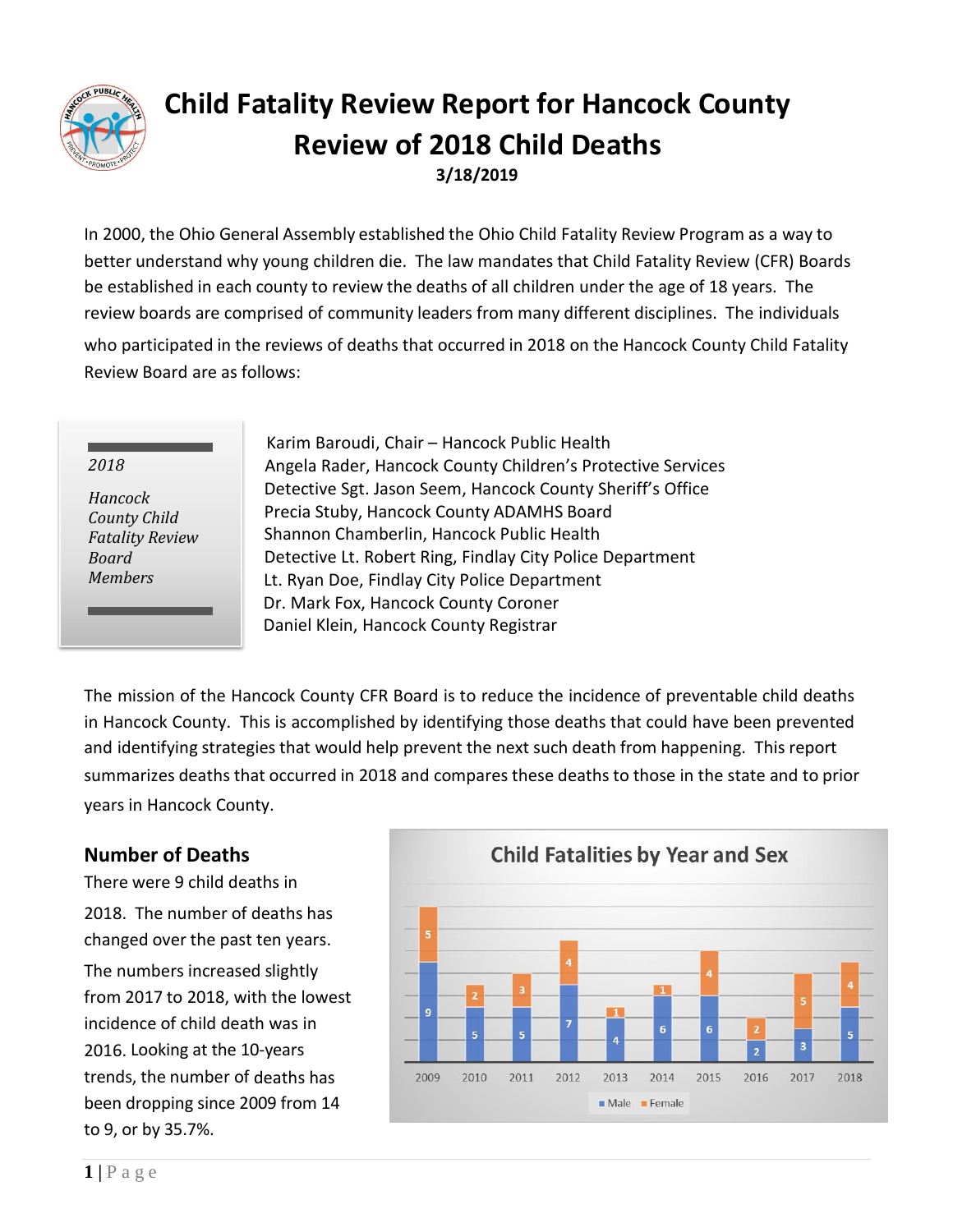## **Manner and Causes of Death**

Deaths are categorized by manner and cause of death. The manner of death is based on the circumstances surrounding a cause of death. In Ohio there are five categories for manner of death: natural, accident, homicide, suicide or undetermined.



Of the 5 natural deaths (55.6%) in 2018, 3 were infants less than 1 month old and 2 were less than 6-month-old. Most of the infant deaths were the result of prematurity. Of the four remaining 2018 deaths 1 (11.1%) of the total deaths was homicide, 2 (22.2%) of the total deaths were accidents, 0 (0%) was the result of a suicide and for 1 (11.1%) of the deaths the manner could not be determined.

# **Preventable Deaths**

From 2009 through 2018, there were 84 deaths of children under the age of 18 in Hancock County. The Hancock County CFR Board has determined that 52% (n=45) of these deaths were probably not preventable and in 5% there was insufficient information to determine if the death could have been prevented. However, 20 children or 26% of the total deaths probably resulted from a cause that could have been prevented. 3 of these deaths were suicides, 3 involved vehicle crashes, 2 involved co-bedding or unsafe sleeping situations with infants, none were from drowning, 6 were homicides, 1 was accidental asphyxia and 5 were unknown or undetermined cause of death.



# **Was the Death Preventable?**

The Hancock County CFR Board has defined a death as "preventable" if the community or an individual could reasonably have changed the circumstances that led to the death. This results in case specific discussions and strict attention to all of the details known about any individual case and occasional differences of opinion among Board members. When consensus simply cannot be reached the final designation of preventable or not preventable is left to a majority decision.